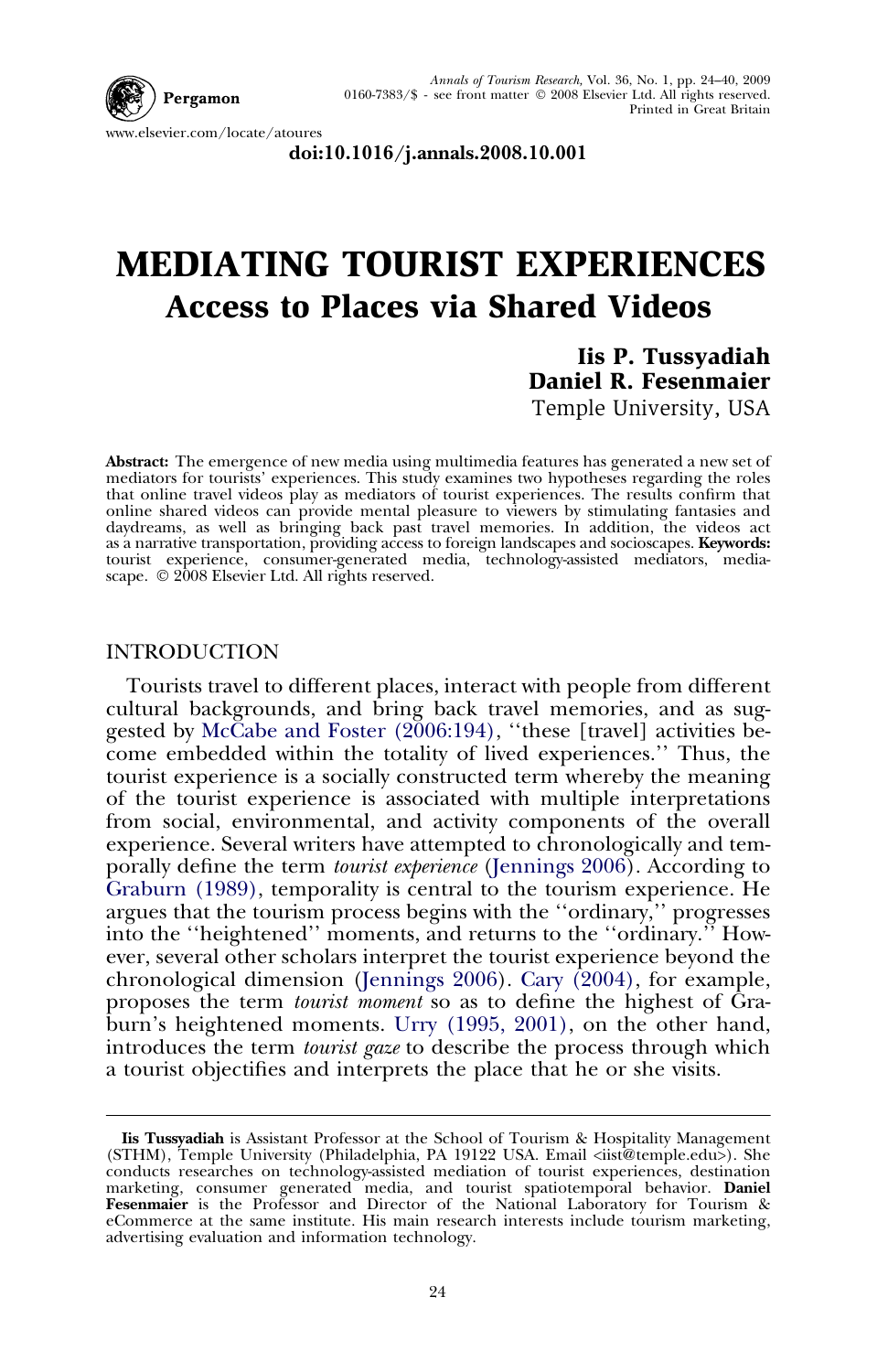More recently, [Beeton, Bowen, and Santos \(2006\)](#page-14-0) argue that the tourist gaze is becoming more and more mediated. That is, people often engage with others who and which serve to mediate their experience [\(Jennings and Weiler 2006\)](#page-15-0). Indeed, [Jansson \(2002: 438\)](#page-14-0) argues that ''[t]he more organized tourism gets, the more mediatized it becomes.'' The terms mediation and brokerage in the tourism setting refer to an individual's active attempt to facilitate and/or interpret the tourism experience of another individual. [Jennings and Weiler](#page-15-0) [\(2006\)](#page-15-0) suggest that mediators for the tourist experience can be *personal* (e.g., other tourists, tourist providers, governments, and host communities) and non-personal (e.g., signage, design, aesthetic, and settingscape). A well-known example of an on-site experience mediator is a professional tour guide who is responsible for linking tourists to attractions, facilities, and hosts. Based on the temporal dimension of the tourist experience, mediators not only exist at the experiential phase (i.e., on-site), but also at the anticipatory (i.e., planning) and the reflective (i.e., recollection) phases.

Today, there has been a growing interest in the development of technology-based mediators including the Internet, mobile phones, and digital cameras. Numerous mobile tourist guides have been developed to support tourist experiences on-the-move, e.g., CRUMPET ([Poslad,](#page-15-0) [Laamanen, Malaka, Nick, Buckle, and Zipf 2001\)](#page-15-0), INTRIGUE [\(Ardisso](#page-14-0)[no, Goy, Petrone, Segnan, and Torasso 2003](#page-14-0)), and P-TOUR [\(Maruy](#page-15-0)[ama, Shibata, Murata, Yasumoto and Ito 2004\)](#page-15-0). Also, people can visit virtual destinations (e.g., through SecondLife.com) and virtual travel agents have started to operate on the Internet (e.g., Synthravels.com). Finally, destination marketing organizations provide features such as images, videos, podcasts, and blogs on their websites to better support tourists. These advances allow people to benefit from being able to use multimedia features including text, images, video streaming, and virtual reality to enhance and add value to their tourism experiences.

The images, videos, and films available through the various systems provide various messages that represent destinations and serve as mediators of tourist experiences. [Urry \(1990:148\)](#page-15-0) argues: ''people are tourists most of the time, whether they are literally mobile or only experience simulated mobility through the incredible fluidity of multiple signs and electronic images.'' The development of technology-assisted mediators has brought time and space compression, enabling people to experience touristic activities using different modes of travel: corporeal, virtual, or imaginative [\(Urry 2001\)](#page-15-0). [Strain \(2005\)](#page-15-0) suggests the concept of *mobilized virtual gaze*, comparing the virtually mobile gaze of a static film (or video) with the actual mobile gaze of real travelers. This concept is similar to Jansson's concept of mediatization of the tourism experience [\(Jansson 2002](#page-14-0)). Indeed, Jansson argues that the globalized media culture enables people to travel mentally and emotionally (i.e., experience tourism activities) without moving in physical geography.

An important need of tourists is to share their experiences with others [\(Brown and Chalmer 2003](#page-14-0)). With the emergence of consumer-generated media (CGM), i.e., online content created primarily by Internet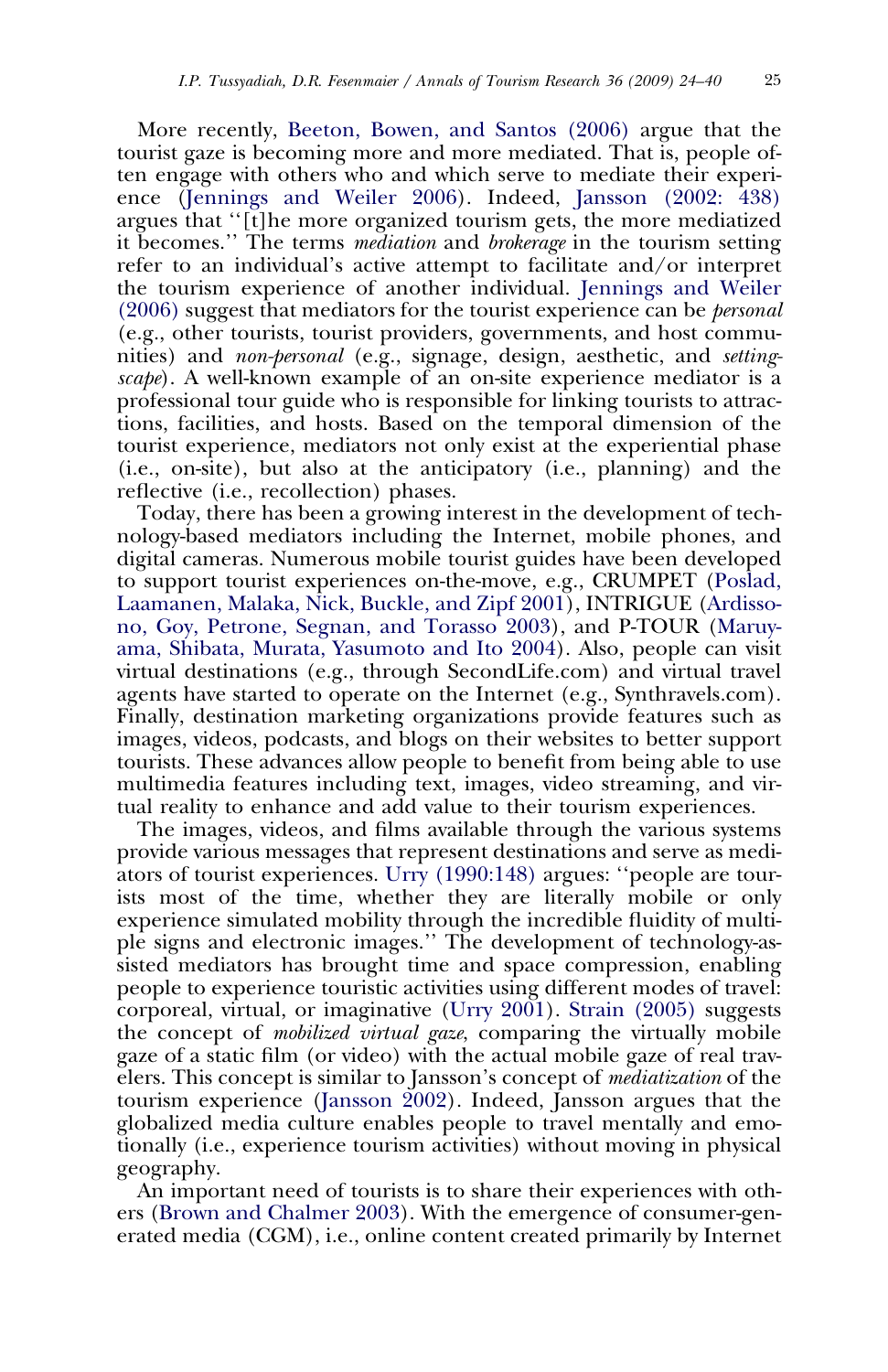users themselves, shared images of tourism experiences can be found easily on blogs, social networking sites, galleries, etc. Today, tourists can conveniently update their blogs directly from their mobile phones while they are still on vacation; this activity is called *moblogging*. Most moblog websites also allow for video blogging (e.g., textamerica.com) whereby users can simply capture the moment or scenery and upload it directly to their blogs. Thus, shared images or videos act as non-personal mediators for the tourist experience, particularly in the anticipatory and reflective phases and videos containing ''foreign'' landscapes and attractions enable viewers to access and experience the virtual gaze on tourist places. Furthermore, shared images help tourists at the postvisit stage in the recollection process and the remembrance of past experiences. Thus, the goal of this study is to examine the extent to which CGM mediates the tourist experience by enabling tourists to share their experiences with others.

# THE ROLES OF SHARED VIDEOS AS MEDIATORS OF TOURIST EXPERIENCES

Early conceptualizations of the tourist experience emphasize its contrast to, or distinctiveness from the routine of everyday-life [\(Uriely](#page-15-0) [2005](#page-15-0)). [Jansson \(2002\)](#page-14-0) argues that all tourism involves a hedonistic aspect, i.e., ''a longing to experience different kinds of bodily and/or spiritual pleasure (p.436)," which implies a negation of everydayness. In early conceptualizations, tourist experience refers to a quest for strangeness and novelty [\(Cohen 1972, 1979](#page-14-0)), a new form of a religious quest for authenticity [\(MacCannell 1973\)](#page-15-0), or a temporary visit to a place away from home to experience change [\(Smith 1978](#page-15-0)). Furthermore, explaining the experiential perspective of place and space, [Tuan](#page-15-0) [\(1977:9\)](#page-15-0) argues that ''to experience in an active sense requires that one venture forth into the unfamiliar and experiment with the elusive and the uncertain.'' However, the concept separating tourist experiences from everyday life has been challenged since the 1990s [\(Uriely](#page-15-0) [2005](#page-15-0)). [Uriely \(2005\)](#page-15-0) argues that the distinction has been gradually decreased by means of media and technology through the process of mediatization whereby tourist experiences are easily accessible in various contexts of everyday life without the necessity for movement in actual space. [Franklin and Crang \(2001\)](#page-14-0) agree, arguing that ''people are constantly alerted to and routinely get excited by the flows of global cultural materials all around them in a range of locations & settings'' (p. 8).

In the tourism setting, the process of mediatization co-exists with the principle of spatial appropriation, which is related to people's mobility in physical, social, and mediated spaces. [Jansson \(2002:441\)](#page-14-0) argues that ''[t]he mediatization process creates a new potential for mobility in mediascapes, which also involves the naturalization of images and fantasies of foreign landscapes and socioscapes.'' Also, he concluded that the process of mediatization causes a gradual shift from realistic hedonism to imaginative hedonism. According to [Campbell \(1987, 2005\)](#page-14-0),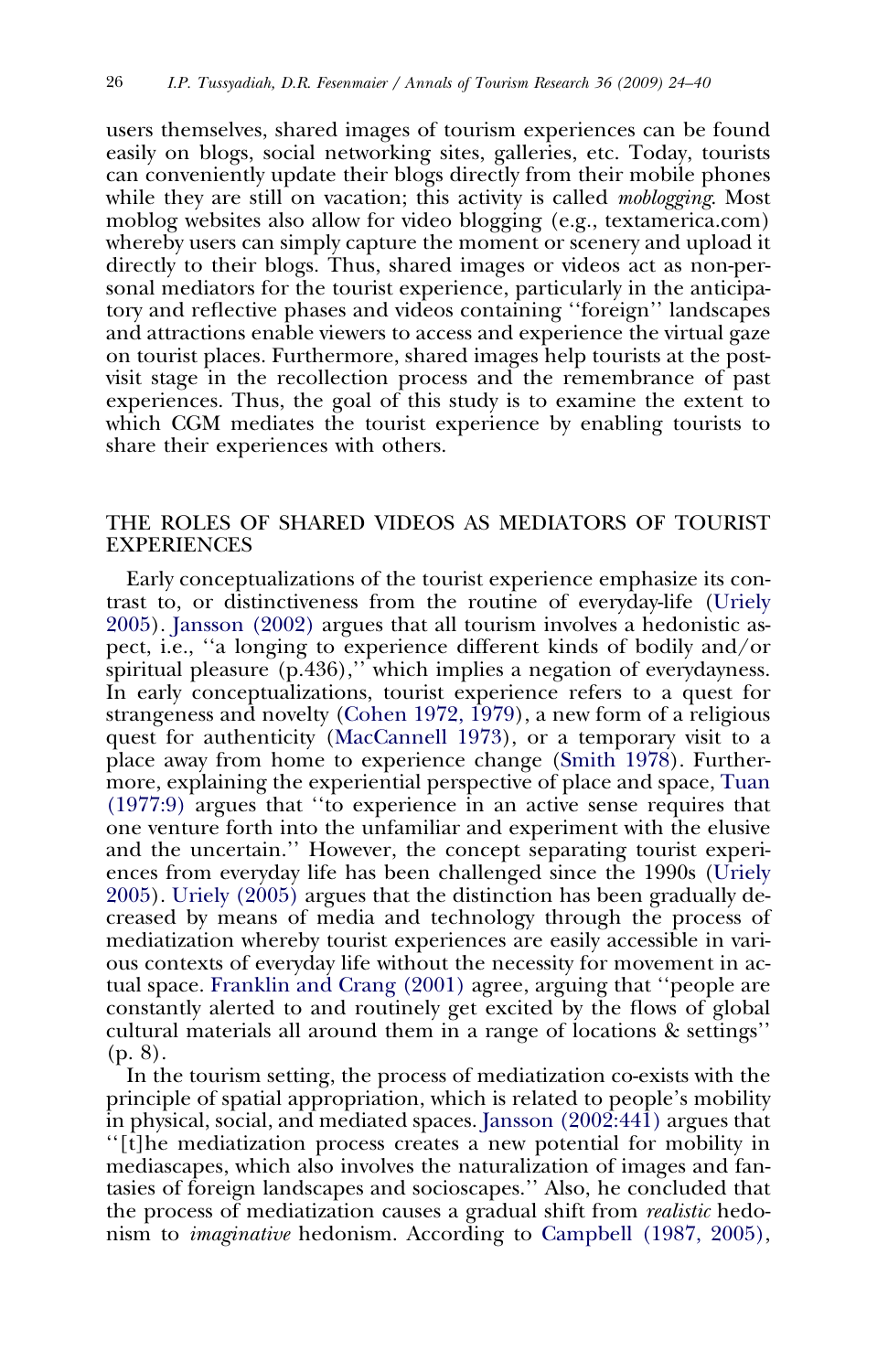realistic hedonism relies upon bodily pleasures and imaginative hedonism relies upon pleasures sought via emotional and spiritual stimulation. However, as suggested by Campbell, modern hedonists do not pursue pleasure through the manipulation of external stimuli and the cultivation of the senses, but from more easily controlled internal stimuli and control of one's emotions in the cultivation of a fantasy life [Campbell \(1987, 2005\)](#page-14-0). That is, while realistic hedonism tends to seek out the same pleasures over and over again, hence taking into account past experiences, the driving force of imaginative hedonism is the media-generated fantasies of truly new experiences [\(Campbell 2005](#page-14-0)). On the other hand, imaginative hedonists indulge deliberately in phantasmagoria and daydreams ([Jansson 2002\)](#page-14-0) using the ability to gain pleasure from the emotions so aroused; for, ''when images are adjusted, so too are the emotions'' ([Campbell 2005:78\)](#page-14-0).

[Csikszentmihalyi \(1991\),](#page-14-0) in his theory of flow experience, argues that enjoyment or pleasure is the driver of optimal experience, which is made possible by high concentration and involvement, clarity of goals and feedback, and intrinsic motivation. Specifically, drawing on the roles of cultural artifacts to improve human experience, [Massimini,](#page-15-0) [Csikszentmihalyi, and Delle Fave \(1992\)](#page-15-0) state that cultural artifacts (and cultural information therein) shape human consciousness because they contain behavioral instructions and explicit directions for actions. They further argue that whenever a new cultural form promises pleasure or enjoyment, ''it will find a receptive niche in consciousness''  $(p. 61)$ . In short, it is posited that the new media as a form of cultural artifact and the potential actions inherent in it can provide a certain type of pleasurable feedback to the investment of attention, cause a certain degree of involvement, and generate an enjoyable experience.

The mediation mechanism is illustrated in Figure 1. It is argued that within the concept of imaginative hedonism, images and representation as cultural values hold greater economic significance as they have the potential to act as effective marketing tools. As such, marketers por-



Figure 1. Mediation of Tourist Experience with Technology Assisted Mediators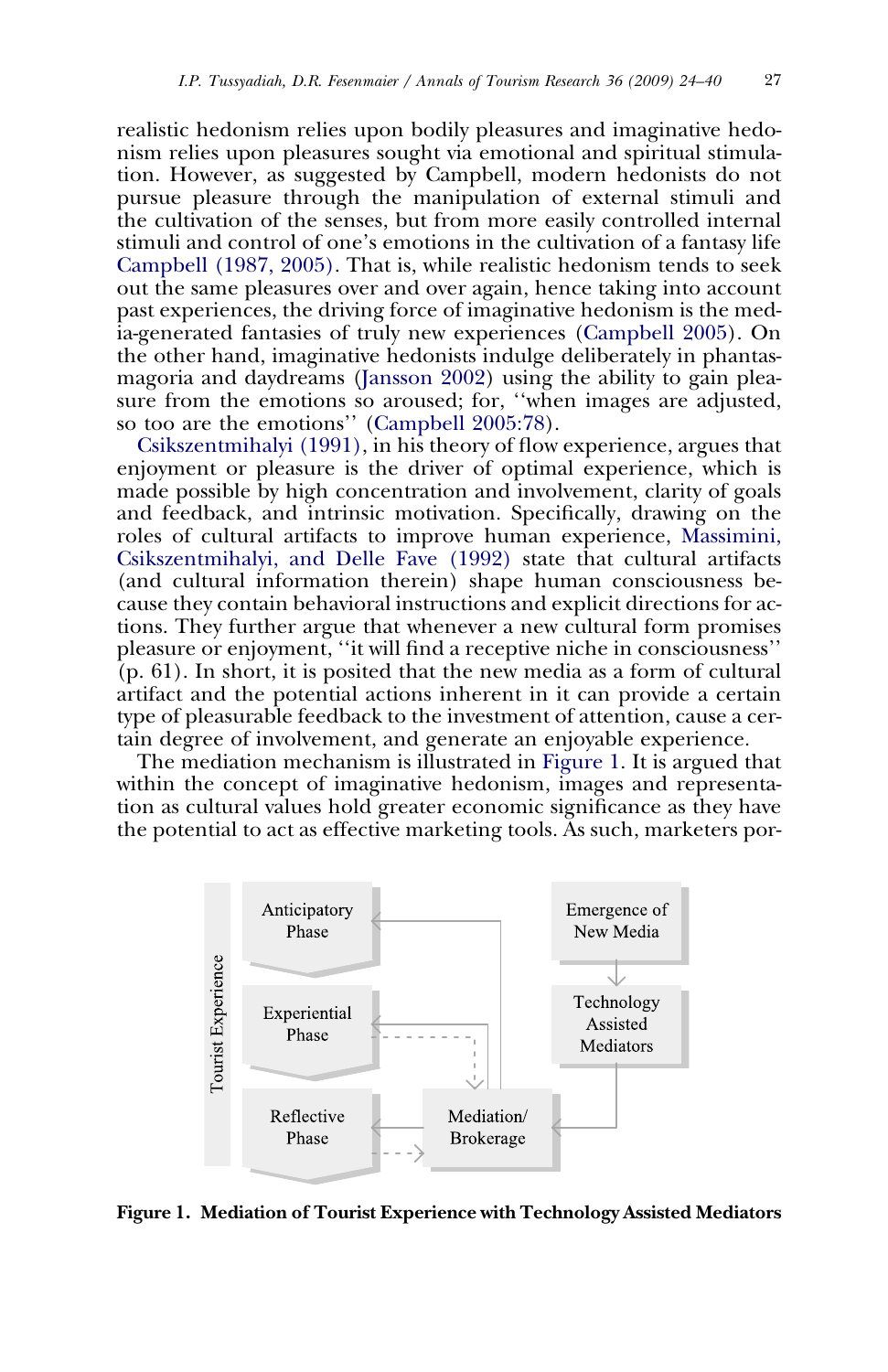tray images and representation of the media to create daydreams and fantasies in order to intensify consumption. However, it is further argued that the images portrayed by real travelers, which are not primarily meant to be marketing tools, have a strong social significance in the act of sharing, enabling others to derive the travel enjoyment from the mobility in these *mediascapes*. This study focuses attention on the extent to which videos that seek to represent the experience of place mediate tourist experiences. With this goal in mind, this study seeks to the extent to which:

Videos/moving images arouse mental pleasures and generate fantasies and daydreams; and,

The mental pleasures from daydreams and reminiscences mediate travelers narrative transportation to and within tourist places.

#### Study Method

This study attempts to assess the role(s) of online shared videos as mediators of the tourist experience using an analysis of videos published online by real travelers. This method is described as netnography by [Kozinets \(2002\)](#page-15-0) and is used for diverse studies of online communities and individual blogs [\(Kozinets 2002; Woodside, Cruickshank and](#page-15-0) [Dehuang 2007](#page-15-0)). YouTube.com is one of the leading Internet sources providing video streaming service. According to [ComScore Media Me](#page-14-0)[trix \(2006\),](#page-14-0) more than 63 million people globally visited YouTube in July 2006 (on average, 6.2 million people a day) and during this time, nearly 3 billion video streams were transmitted (100 million video streams on average daily basis).

The data collected in this study followed a purposive sampling process whereby all videos containing touristic activities in New York City, a major international tourist destination in the USA, were selected. The search was conducted on YouTube.com using multiple selection criteria. First, the search was conducted using these keywords: ''New York," "New York City," "NYC," "Trip," and "Travel." Videos having one or more combinations of the keywords in their titles, descriptions, or tags were included in the sample. Second, all videos of New York City that are not related to travel activities were excluded (i.e., comedy or creative videos). Third, the videos must have received at least one comment by a reviewer. The data collection effort was conducted on December  $\acute{7}^{\text{th}}$ , 2006 and resulted in 120 videos uploaded from June 12, 2005, to December 7, 2006 and contained 576 viewers' comments.

A series of content analyses that involved integrating videos and text were performed to gain in-depth understanding of the tourist roles of the shared videos. Following [Rose \(2001\)](#page-15-0), the first step of video content analysis is the decomposition of the videos into sequences, scenes, shots, and frames. A video consists of series of still frames put together to generate a motion. A single frame is a still image whereas a shot is a single run of the camera or the piece of film resulting from such a run and comprises multiple shots. A scene is a dramatic unit consisting of a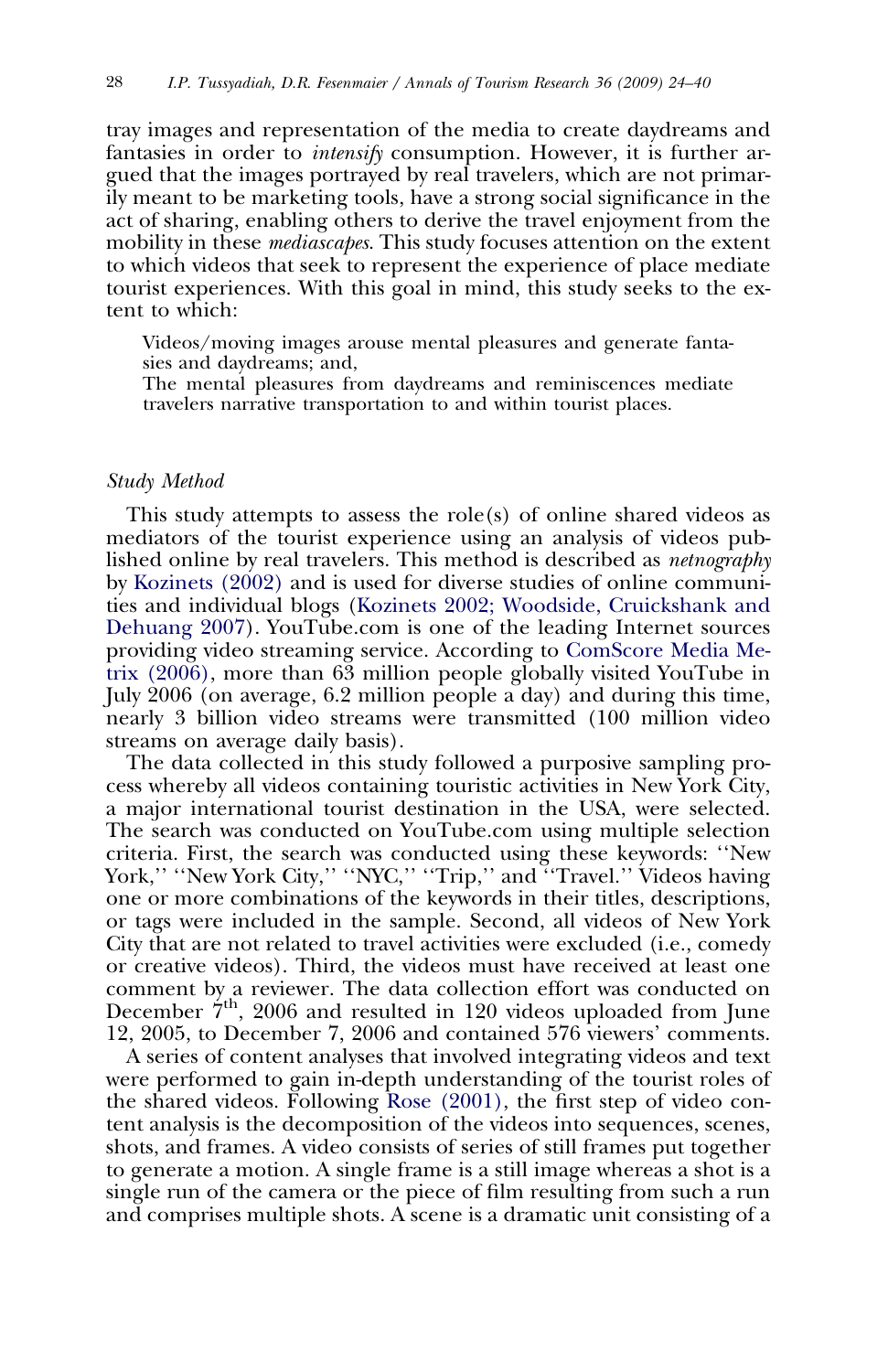single or several shots and usually takes place in a continuous time period, in the same setting and involving the same characters. Last, a sequence is a dramatic unit composed of several scenes, all linked together by their emotional and narrative momentum.

The video decomposition process required three basic steps: feature extraction, structure analysis, and abstraction. Analyzing the frames and shots was performed by exploring images, motion, audio and text. This analysis resulted in an identification of important features of each shot, which in turn, were used to determine key frames of a specific scene or sequence. Video structure analysis is a process of extracting temporal structural information of video sequences ([Dimitrova, Zhang,](#page-14-0) [Shahraray, Sezan, Huang and Zakhor 2002](#page-14-0)) and identifying the meaningful segments of the videos. Abstraction is a process of creating a presentation of visual information about the structure of video in a shorter version.

The video summarization process resulted in selected key frames of the videos. The representative key frames were selected based on the spatiotemporal flow of the videos, representing important events occurring in the videos based on a change in place and time. One representative key frame was selected for a scene featuring a particular site. However, if the scene had multiple shots of the site taken in different time intervals (indicated by, e.g., changes in the position of the sun, brightness, lights, etc.), more than one representative key frame was selected for the particular site. To understand the narratives and themes of the videos, several local concepts (low-level semantics) as well as a set of global concepts (higher-level semantics) were identified from the visual features of the representative key frames ([Yang, Kim](#page-15-0) [and Ro 2007](#page-15-0)). Based on the local and global concepts, video themes were identified to describe the narrative nature of the videos. The analyses were conducted using video editing software including Riva FLV Encoder™ and Windows Movie Maker™. The results of the video content analyses are preserved short important structure and semantics of videos which represent the patterns and interpretive meaning of each video. The other aspects of the videos such as music, color, and brightness are excluded from the video-content analysis for complexity reasons.

Text analysis was conducted to derive a conceptual scheme of video descriptions as provided by the directors and viewers; specifically, video titles, tags, descriptions, and viewers' comments were extracted and organized into single text files. These textual data were then analyzed using CATPAC [\(Woelfel and Woelfel 1997\)](#page-15-0) to identify the high frequency keywords and clusters. Keywords and clusters from video titles, tags, and descriptions were then compared to the results from video content analyses to identify the video narratives. Keywords and clusters were also compared with those within the viewers' comments to confirm the resonance of the interpretive meaning of the shared videos to their viewers. It is posited that the keywords extracted from the viewers' comments are essential elements that describe the mediating roles of the shared videos for people at the anticipatory and reflective phases of tourism.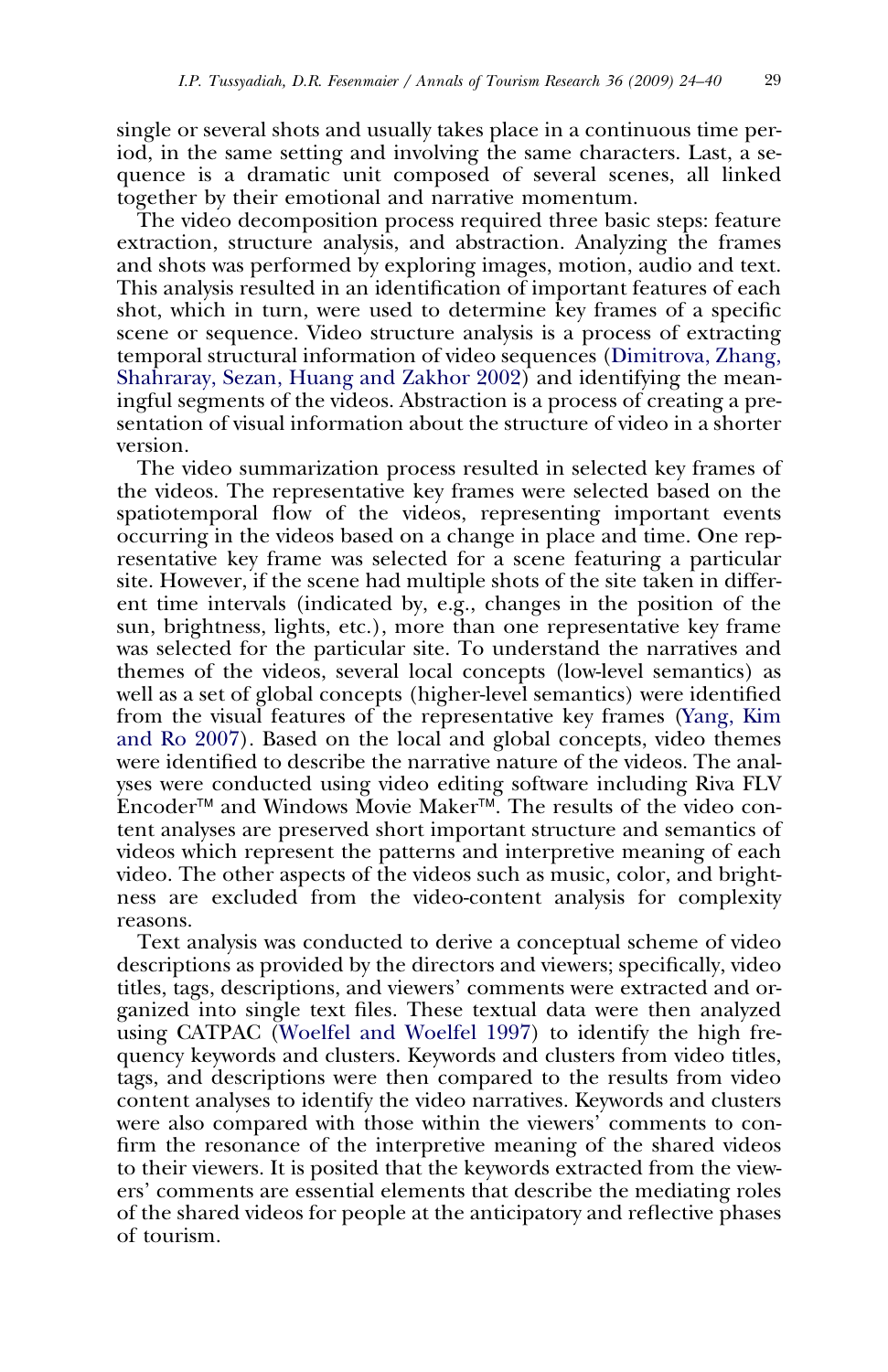#### The Directors and the Messages

The majority of the New York video samples within YouTube.com are characterized as "Travel and Places"  $(82\%)$ ; the rest of the videos were categorized as ''Entertainment'' (8%), ''People'' (8%), ''Arts & Animation"  $(1\%)$  and "News & Blogs"  $(1\%)$ . YouTube.com users, referred to hereafter as directors, have to choose one out of 12 provided categories when they upload the videos. The durations of the video samples ranged from ten to  $615$  seconds  $(10'15'')$ , with an average of  $190$  seconds  $(3'10'')$ . The shortest video (ten seconds) features the view of New York City from the top of the Empire State Building, while the longest video features a detailed coverage of the trip from the moment the traveler got in the car heading to the airport. The features of the videos range from slideshows of still images, time-lapses, videos (moving images), and a combination of these.

Directors of the videos, the individuals who uploaded the videos to YouTube.com, and, presumably, the ones who created the videos, are varied in ages and nationality. A YouTube.com user has the freedom to choose his/her username, nationality, age and other profile for display. Because of this freedom, there is a chance that some users, for private reasons, do not want to reveal their true profiles on the YouTube user page. This may reduce the accuracy of the user profile data. The directors' stated ages ranged between 15 and 77 years old, with an average of 30 years old. The majority of directors are from the USA  $(38.4\%)$ , followed by the UK  $(17.2\%)$ , Canada  $(10\%)$ , The Netherlands  $(9\%)$  and Germany  $(6\%)$ . The rest of the directors are from countries throughout the world including Brazil, Hong Kong, Iceland, Ireland, Israel, Mexico, New Zealand, Portugal, Spain, Sweden, Switzerland, and Uzbekistan. Although the majority of the video directors are from the USA, all samples contain touristic activities or sights in New York City.

The procedure for uploading a video on YouTube.com starts with filling out a form where a director has to describe the content of the video. The form contains boxes for giving a title, description, tags, video category, and language. At this first step, besides the video category and language, for which the choices are provided by the system, all directors have freedom to explain their videos in their own words by selecting a title, writing a description, and choosing words for video tags. Therefore, video titles and descriptions are the first form of media for directors to communicate their messages about the videos to the viewers. Once the videos are available for viewing, the communication and interaction between (and among) directors and viewers is supported by posting comments and subsequent replies.

A total of 168 words were obtained from the titles of 120 video samples, 127 of them are ''New York'' (which was denoted on the text as ''NewYork'' to make it a unique word describing one of these: ''New York," "New York City," "NY," "NYC," or any other form intended to describe the name of the city). Three other main words used in the video titles are: ''Part,'' ''Subway,'' and ''Trip.'' The word ''Part'' is used by the same directors to distinguish videos of the same trip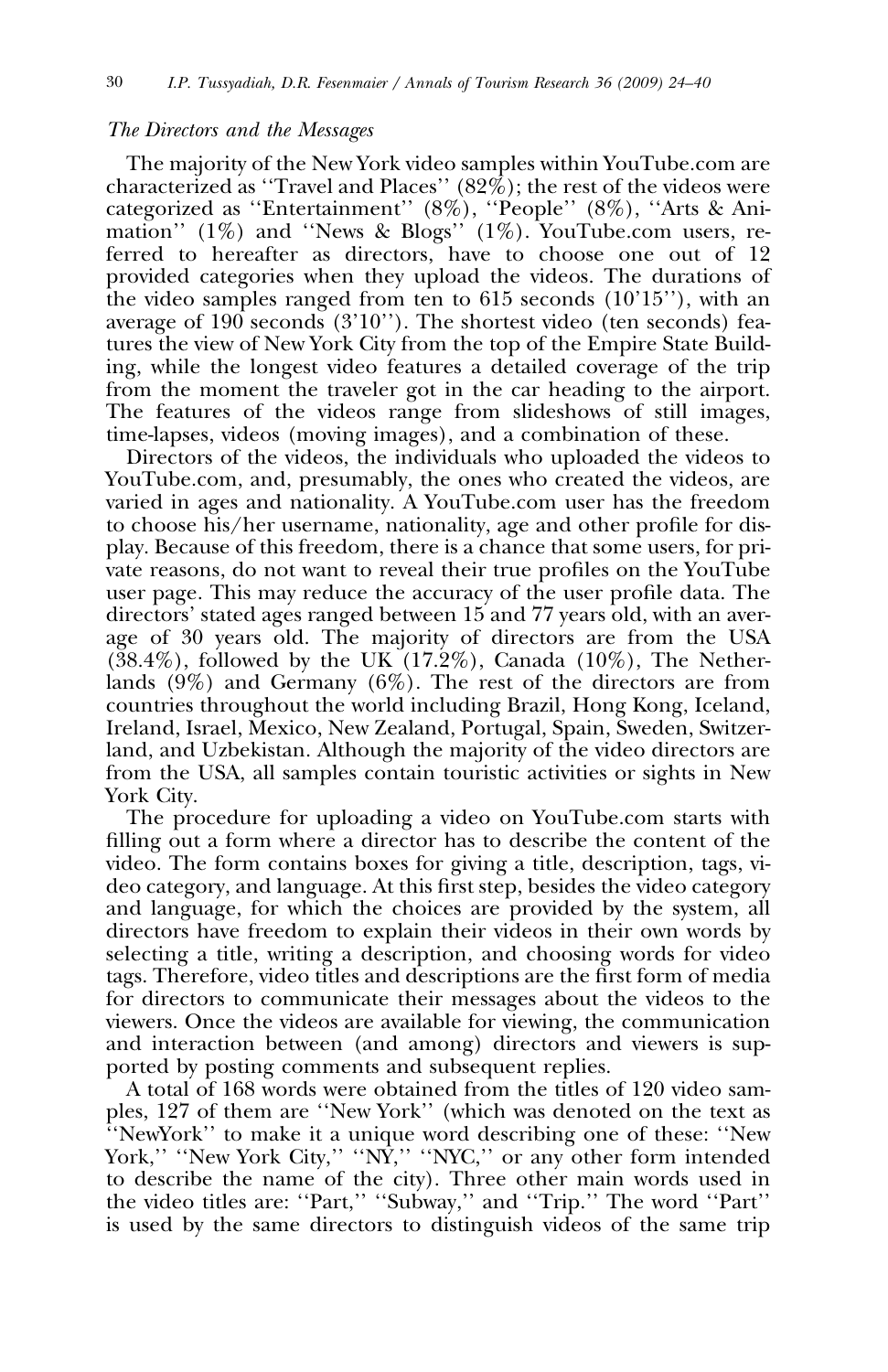uploaded in sequences (e.g., ''New York Part 1''). The word ''Trip'' is generally used as a generic word to describe the videos (also ''Video'' and ''View''), while ''Subway'' is a unique word that describes a specific theme of the videos (also ''Christmas,'' ''Street,'' ''Empire State Building,'' and ''Times Square'').

Directors can enter a larger number of words to describe the video. However, based on the text document, the descriptions of all video samples contain only 202 unique words, which is only slightly higher than the video titles. Interestingly, a larger portion of them (134) are ''New York.'' Also, compared to the keywords on video titles, there are more specific words describing the video themes on the descriptions, i.e., ''Subway,'' ''Empire State Building,'' ''Manhattan,'' ''Times Square,'' ''Christmas,'' ''Statue of Liberty,'' and, to some extent, "USA." The most popular keywords found in the descriptions are ''Trip'' and ''City.''

In the process of video uploading, the director can include one or more words as tags—keywords that enable the video to be easily found by other users on YouTube. The system separates the unique tags by spaces; if the director types ''New York'' on the tag box, the system will recognize it as two separate tags: ''New'' and ''York.'' However, in order to understand the intended message of the directors, the keyword extraction process of the video tags was also performed by replacing words that are supposedly tied with each other as one unique word or tag, albeit the real tag system. In this case, the tag ''New'' followed by ''York'' was replaced by ''NewYork'' as in the video titles and descriptions. The tags contain 201 words with a large portion (129 in frequency) being ''New York.'' Since the purpose of giving a tag is to enable other users to find their videos, the directors tend to use more generic words describing New York City, assuming that others will try to search the videos using those generic words, such as ''Trip,'' ''Video,'' ''City,'' and ''View.''

New York City subways and streets appear to be perceived as significant attractions of the city along with other sites such as the Empire State Building and Times Square. Following [Lew \(1987\),](#page-15-0) even though some tourists are not necessarily attracted to specific locations to use infrastructure and service facilities, such facilities serve as attractions in that they contribute to the overall tourist experience. The subway trains and stations can be considered as New York City attractions, and hence can be categorized as the human-oriented attraction in Lew's category from the ideographic perspective. For most, the touristic value of such infrastructure and facilities in this context is significantly related to the tourists' perception, the cognitive perspective of tourist experience. Pearce defines a tourist place as ''any place that fosters the feeling of being a tourist'' [\(1982:98\);](#page-15-0) hence, MacCannell points out that ''no naturalistic definition of the (tourist) sights is possible'' [\(1989: 41\)](#page-15-0). In the study subway trains and subway stations of New York City with all kinds of social activities therein are perceived by the directors as tourist attractions (comparable to the Empire State Building and Times Square). The processes of making videos of interesting infrastructure and facilities, uploading (i.e., sharing) the videos online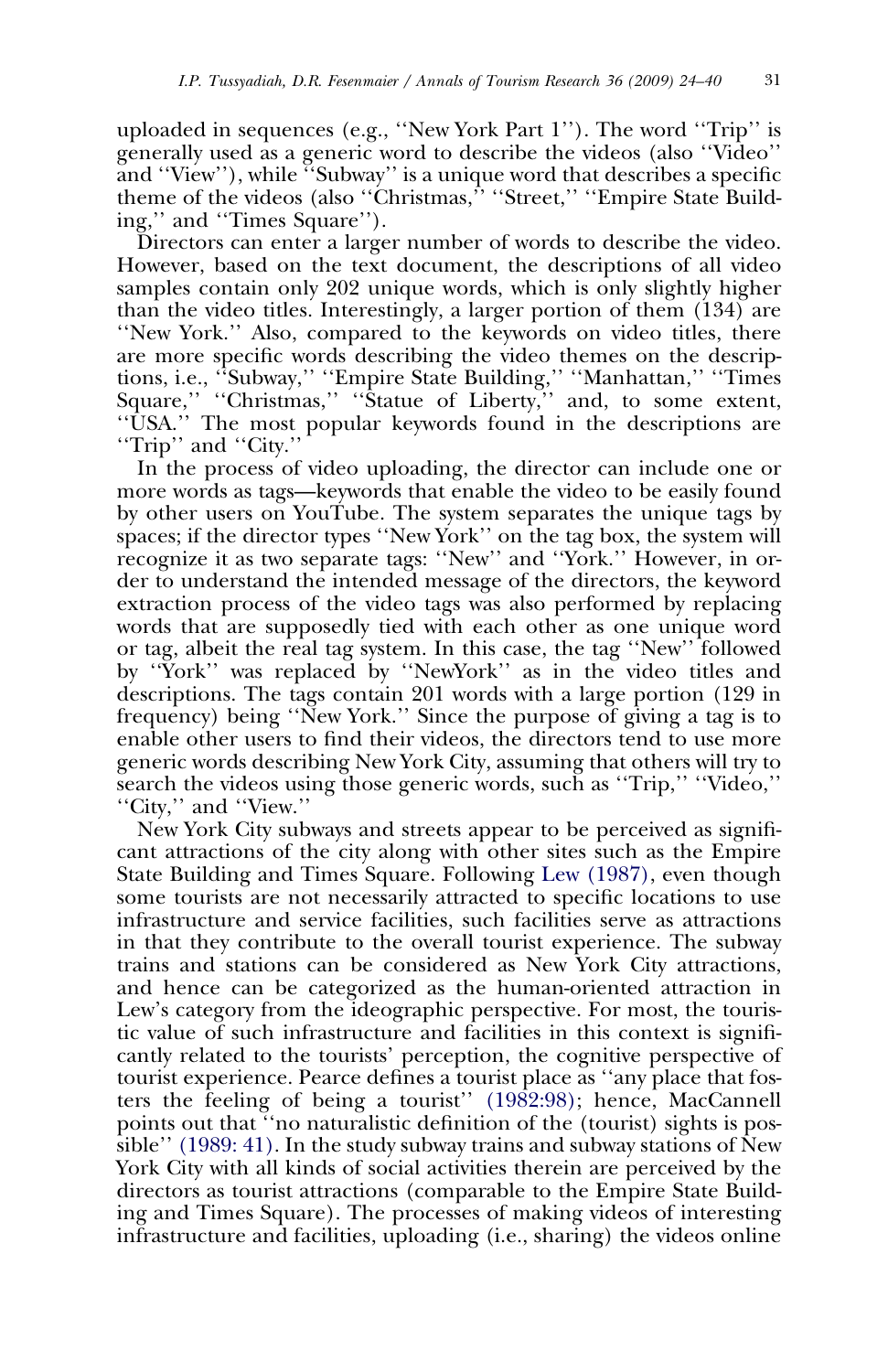with additional information, and maintaining the YouTube page by constantly interacting with the viewers are actually parts of the process of making sense of their tourist experiences.

### The Travel Narratives

Based on an analysis of the video samples, 20 local concepts (concepts having less than four in frequency were removed from the analysis) and seven global concepts were identified from the key frames (Table 1). Among the highest frequency of local concepts are ''Building'' (89 samples), ''People'' (64), ''Sky'' (55), ''Street'' (48), ''Car'' (38), ''Water'' (36), and ''Lights'' (35). Major global concepts are "Outdoor"  $(48)$ , "Architecture"  $(47)$ , "Skyline"  $(47)$ , and "Night" Scene'' (37). Some of the local concepts are identical to the keywords given by the directors on video titles, descriptions, and tags (e.g., ''Subway,'' ''Street,'' ''People''). Some specific keywords such as ''Empire State Building" and "Statue of Liberty" are represented generally in the local concepts as "Building" and "Statue" and in the global concept as ''Architecture.'' Some generic keywords such as ''Trip'' and ''City'' and time-and-place-related keywords such as ''Manhattan'' or ''Christmas'' are represented by combinations of two or more local and global concepts. For example, a key frame containing ''Building,'' "Street," and "Car" seems to be a representation of the keyword ''City'' given by the directors.

Based on the key frames as well as the local and global concepts, the video contents were categorized into four different themes: site-centric, activity-centric, self-centric, and other-centric. Videos in the site-centric category feature a number of attractions in New York City sequentially, most likely based on the temporal nature of the trips without so much coverage of activities or people. These videos provide a touristic posi-

| Local Concepts<br>(1) |       | Local Concepts<br>(2) |                | Global Concepts |       | <b>Narratives</b> |       |
|-----------------------|-------|-----------------------|----------------|-----------------|-------|-------------------|-------|
| Semantics             | Freq. | Semantics             | Freq.          | Semantics       | Freq. | Themes            | Freq. |
| <b>Bridge</b>         | 21    | Ship                  | $\overline{4}$ | Architecture    | 47    | Site-centric      | 59    |
| Building              | 89    | Sign                  | 31             | Indoor          | 23    |                   |       |
| Car                   | 38    | Sky                   | 55             | Night Scene     | 37    | Activity-centric  | 8     |
| Cloud                 | 14    | Snow                  | $\overline{4}$ | Outdoor         | 48    |                   |       |
| Face                  | 22    | Statue                | 25             | Performance     | 12    | Self-centric      | 27    |
| Flag                  | 9     | Street                | 48             | Skyline         | 47    |                   |       |
| Furniture             | 8     | Subway                | 14             | Waterside       | 11    | Other-centric     | 23    |
| Lights                | 35    | Sun                   | 6              |                 |       |                   |       |
| People                | 64    | Tree                  | 18             |                 |       | Unidentified      | 3     |
| Rail                  | 9     | Water                 | 36             |                 |       |                   |       |

Table 1. Identified Local Concepts, Global Concepts, and Themes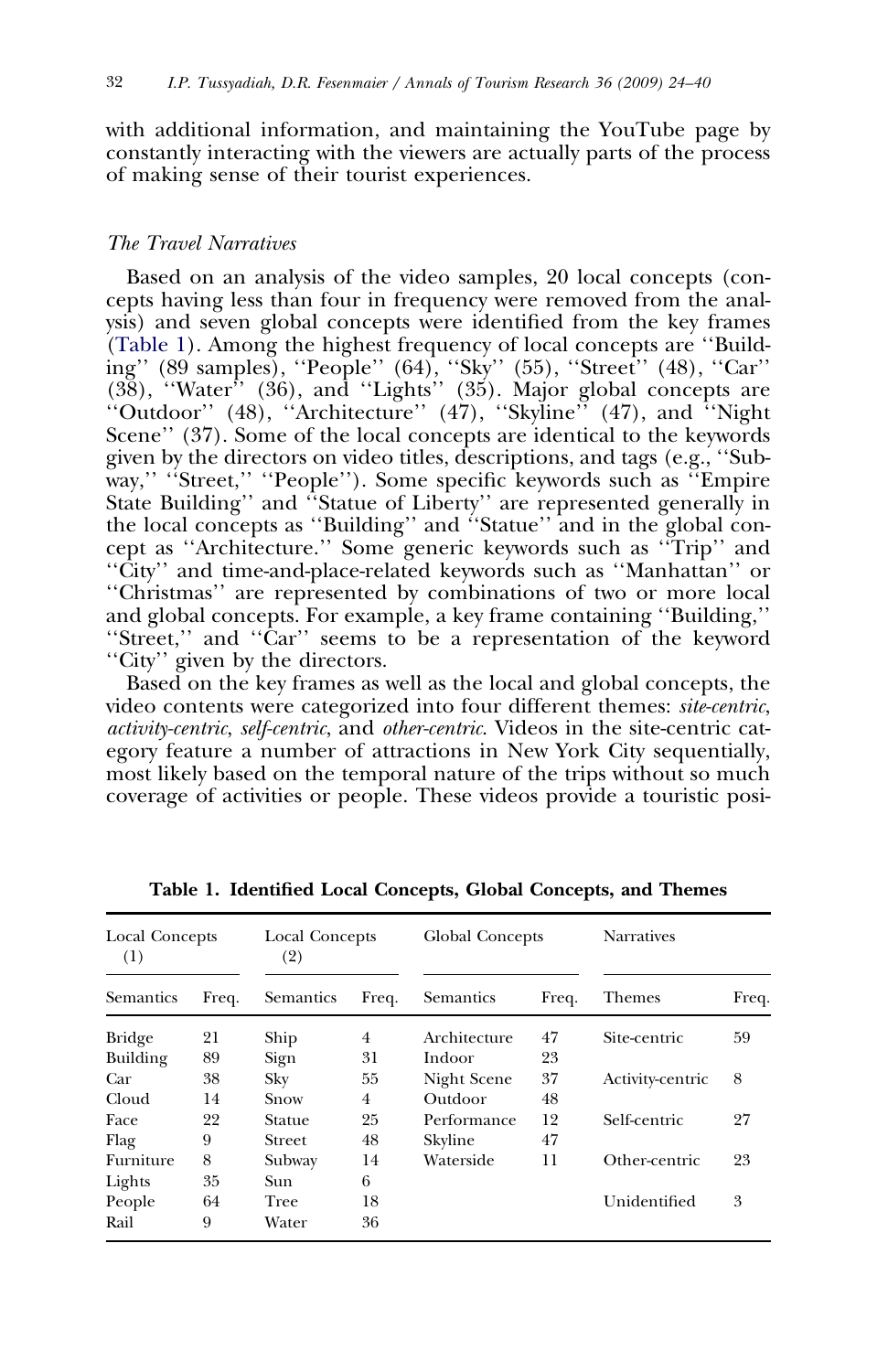tioning of the spectators, enabling viewers to access and tour many places of interests in the city. Videos in the other-centric category focus on ''things'' in the city that are perceived as ''foreign'' and ''special'' to the directors. These include lifestyle, habit, performances, or even the transportation system (e.g., subway). In most cases, the directors act as spectators of the events/activities. Both site-centric and othercentric types of videos enable viewers to be the virtual spectators of ''foreign'' things, as the former emphasizes the landscape (i.e., a manifestation of ''Let's take a tour!''), while the latter portrays the socioscape of New York City (i.e., a manifestation of ''It's different here!'').

Videos in the activity-centric category focus on different kinds of touristic activities that people do in the city. Examples include coverage of people biking, children playing with water, people partying, etc. The self-centric videos focus on expressing the directors' self image and experiences to the viewers. These videos are similar to documentaries—travelogues or travel lectures—featuring the director's trip as an individual or a group. The coverage of tourist sites and activities in the self-centric videos is so much associated with their personal preference and image, and are, therefore, far from being generic. Both activity-centric and self-centric videos focus on the side of tourists as the self or as the other tourists, the former emphasizes the activities (i.e., a manifestation of ''It's fun here!'') and the latter on self-expression (i.e., a manifestation of ''Hey, I'm cool!''). These types of videos offer pleasures to viewers from two different kinds of gaze: the pleasures of gazing at the tourists (and activities they performing) as attractions and pleasures from imaginative actions of being *the* tourists. MacCannell (1976) argues that tourists themselves may be an attraction in their own right; tourist watching is an important aspect of the touristic experience. For most, tourists' behavior, not their mere presence, is the fundamental nature of attraction. Furthermore, [Lovelock \(2004\)](#page-15-0) identifies tourist-created attractions, referring to objects or artifacts created by tourists which contribute to the aesthetics of the surrounds. Videos portraying tourists in their normal behavior offer viewers the possibility of having touristic experiences by tourist watching; enjoying how tourists interact with other people and artifacts, and make impacts, in a foreign setting. The other kind of pleasure can be derived from the imagination of being the person in the video; viewers placing themselves as the actor, performing the touristic activities guided by the spatiotemporal narrative illusion offered in the videos.

#### Perceived Mediating Roles of the Shared Videos

The underlying messages interpreted from the video content analyses indicate that the directors are aiming to provide tourist experiences to viewers: access to foreign landscape and socioscape, as well as access to ''tourist watching'' and imaginative actions. It is important to analyze how viewers perceive the roles of the shared videos and interpret the directors' messages. For some travel videos, users' comments become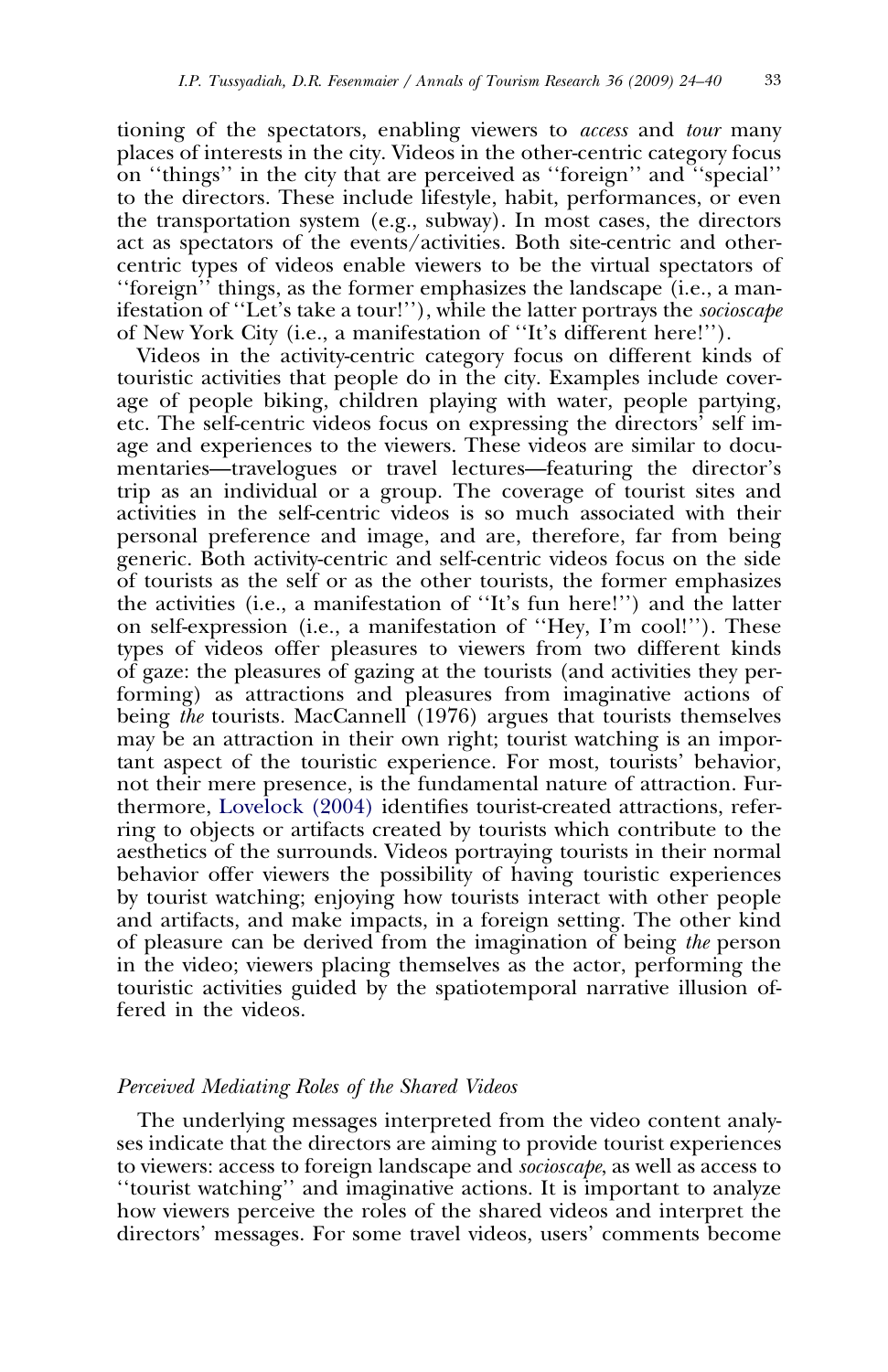<span id="page-10-0"></span>important since users (directors and viewers) tend to construct a meaningful conversation and form a small (and briefly temporal) online travel community. Within the conversation, users share rich travel-related information and personal opinion or perception about the video subjects. A text analysis of the viewers' comments was performed to identify how viewers perceive the role of the videos in their personal travel experiences.

Seven clusters of keywords were identified from the analyses. They were categorized based on the similarities and relationships between keywords within the clusters. They are: *Information Sharing* (clustered keywords: "best," "city," "go," "love," "New York," "video," "nice," keywords: ''best,'' ''city,'' ''go,'' ''love,'' ''New York,'' ''video,'' ''nice,'' ''great,'' ''cool,'' ''place,'' ''live,'' hope,'' ''will,'' ''want,'' ''good,'' "Song," "times square"), Daydreams and Reminiscences (clustered key-<br>words: "can't wait," "memories," "remember," "going to," "memories," "remember," "going to,"<br>(clustered keywords: "awesome," "better," "dream"), Testimonials (clustered keywords: "awesome, ''trip''), Perceived Attractions (clustered keywords: ''park,'' ''subway''), Travel Stimuli (clustered keywords: ''wish,'' ''amazing''), Tourists (clustered keywords: "people," "world"), and Video Quality (clustered keywords: "beautiful," "music"). To represent the roles of the videos in



Figure 2. Identified Mediating Roles of the Videos for Viewers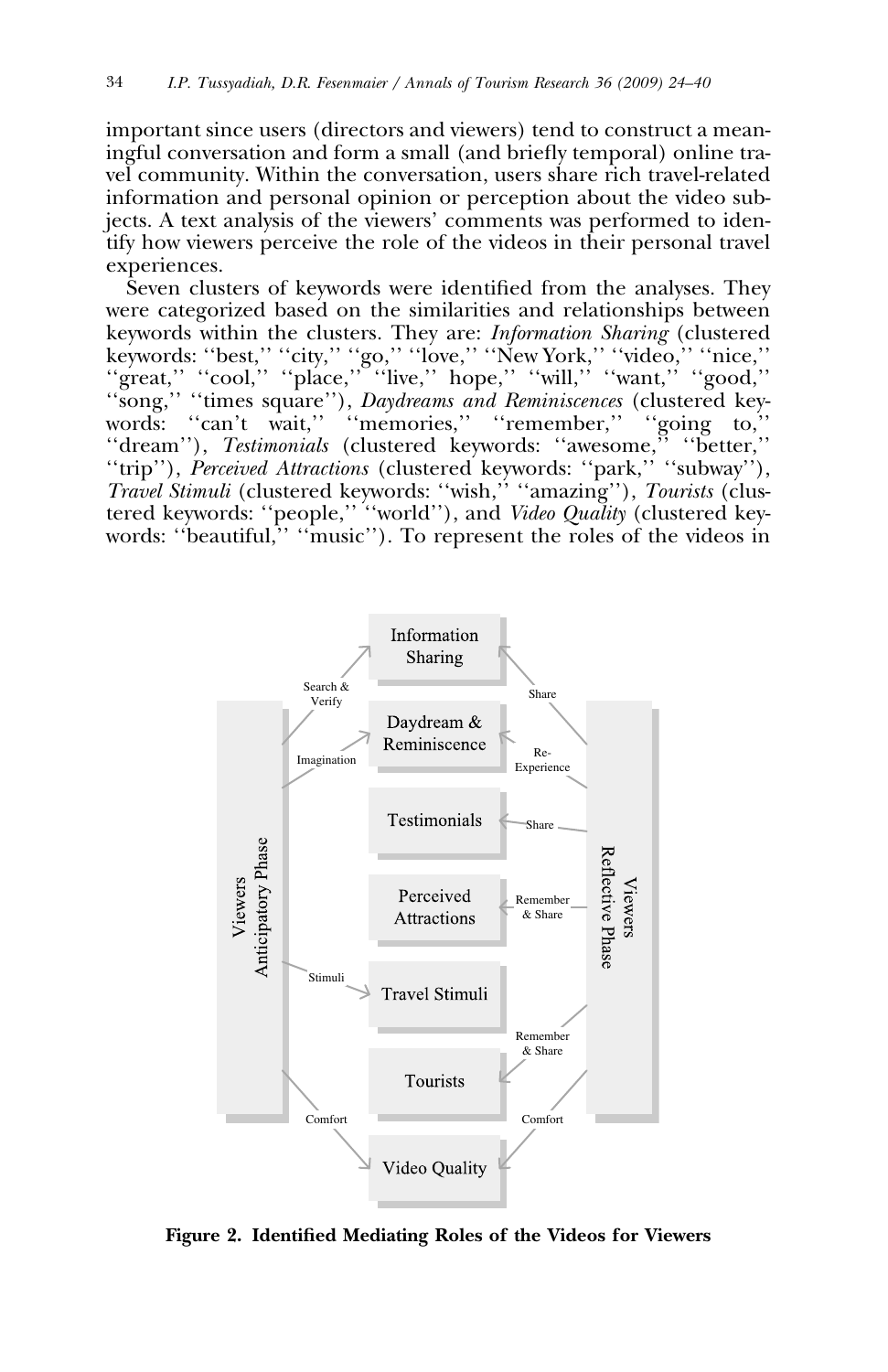the tourism settings, interpretation of the keywords within each keyword cluster were performed to identify the perceived roles of the videos at the anticipatory and reflective phases (see [Figure 2\)](#page-10-0).

The biggest cluster of keywords seems to represent the first identified role of the videos as media for sharing and searching for information. Viewers at the reflective phase of experiences perceive the videos as reminders of their ''knowledge'' of New York City as a tourist place as they use the comment form to share the information with other viewers. Viewers at the anticipatory phase of experience utilize the videos (and the community) to seek or verify information about the city for future travel planning. Examples of comments in this category are:

"ok people if u go 2 nyc chck out 5th avenue (i live in ny) check out  $F.A.O$ Schwartz (wowy its the most expensive store lol) if u go 2 nyc be-sure 2 bring money like for a whole lasting year seriously lol its true, its like so  $EXPE(N)SNE$ i'm not kidding. n the best part is that central park the most beautiful place is FREE!!! lol. n if u go b-sure 2 have FUN!!!" (tzlil218  $(n/a, USA)$ , a comment to video by happynullipara (35, UK))

"I'm staying at the Crowne Plaza next week so this (video) is very useful for  $me''$  (duchy2000 (46, UK), a comment to video by tipsfortravellers (47,  $UK)$ )

The role of videos as pictorial information about the touristic place and samples of tourist experience has an implication toward the concept of marker. [MacCannell \(1989\)](#page-15-0) defines the tourist attraction ''as an empirical relationship between a tourist, a sight and a marker, a piece of information about a sight'' (p. 41). According to MacCannell's concept, nobody just goes to a sight and experiences it immediately; tourists consider a number of meanings and structures to organize the experience, which is provided by markers. Being perceived as sources of information, the shared videos act as the markers; they provide meanings and structures to different sights that can be visited and activities that can be done in New York City. After watching the videos, viewers planning to visit the city may include the attractions portrayed on the videos, whether it is the Empire State Building or the subway, in their itineraries. The videos can signify that a particular sight is worth viewing, as it is portrayed to be gazed at by other tourists.

The second role of the videos is related to the concept of imaginative access to touristic spaces. Viewers who have never been to New York appear to perceive the videos as a source of living their dreams and fantasies of visiting the city, while viewers who have experiences of visiting the city perceive the video as a media to bring back travel memories and re-experience the trip. These roles confirm the term tourist imagination by [Crouch, Jackson, and Thompson \(2005\)](#page-14-0) which ''designates the imaginative investment in the crossing of virtual boundaries within the media'' and ''suggest(s) a creative potential inherent in free movement between different spheres of life'' (p. 2). As indicated in the video content analyses, the narratives on the videos provide viewers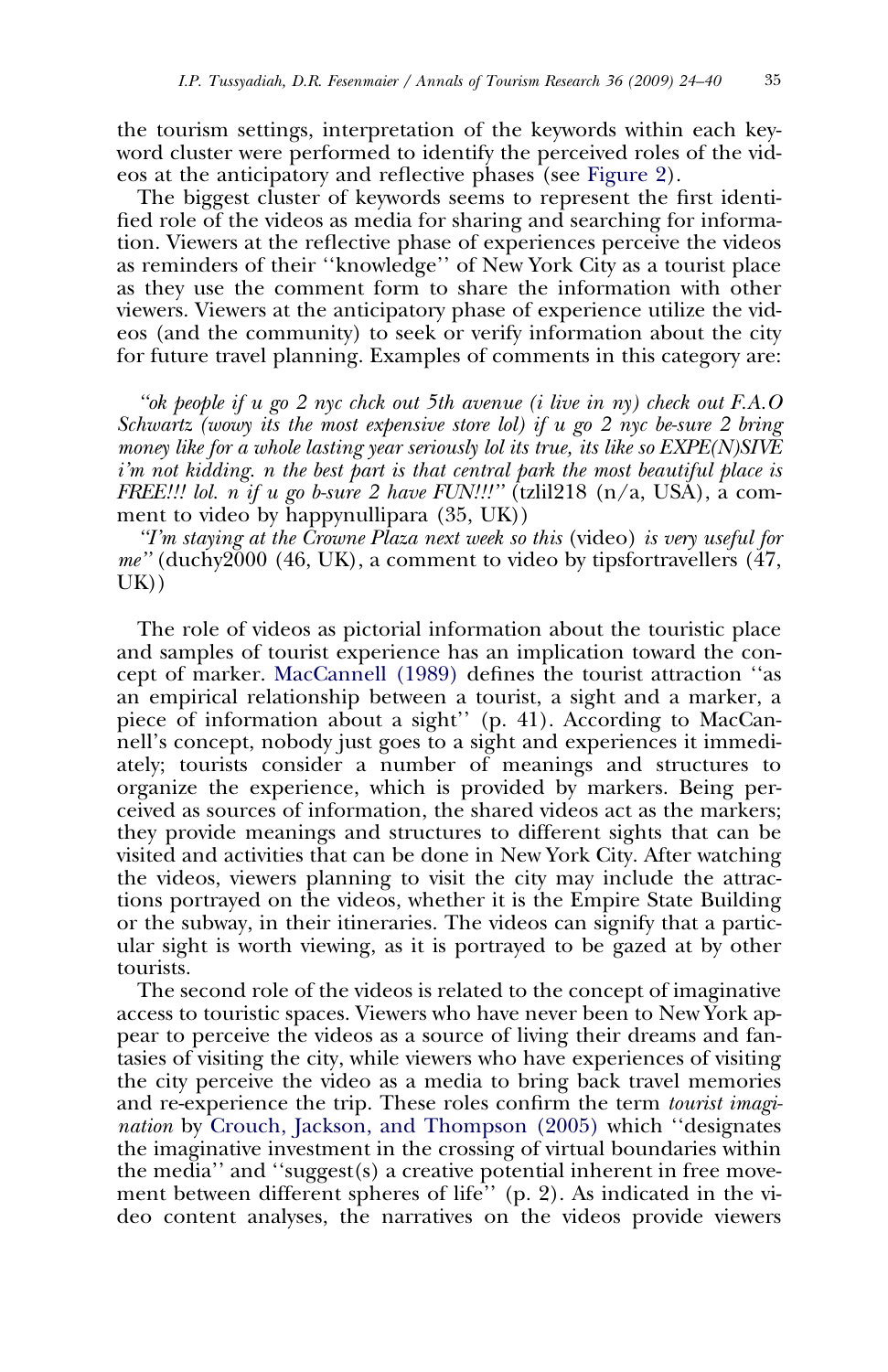what they may actually see, do, touch, feel, and think in New York City. The viewers' comments indicate how these imaginations offered on the narratives are encountered, confronted, and consumed. Some of the comments in this category are:

''WOW, it's the biggest Dream of me that I can fly to New York, I think it's so wonderful there..." (1992lensche1992 (14, Germany), a comment to video by StephanieHarris63 (33, USA))

''... I travelled to New York from London for St. Patricks Day 2006 and it was one of the best weeks of my life and something i will never forget. Watching this video has brought back many happy memories.'' (blueeyedbhoy (21, UK), a comment to video by youtube13 (38, USA))

The comments clearly indicate that, by watching the videos, the viewers derived mental pleasures of imagining: living the dream of experiencing a ''wonderful'' city and re-experiencing ''one of the best weeks of his/her life.'' The comments also indicate the process of ''narrative transportation'' ([Escalas 2004](#page-14-0)) within the concept of virtual mobility; the viewers feel so immersed in the narratives of the videos that they could be mentally transported to the touristic space. In summary, the tourists' experiences within technology mediated environment are derived from the process of mental apparatus guided by, and, in turn, create the mental pleasures of living fantasies and reminiscences and selfinterpreted meanings of the virtual mobility itself.

Three small keyword clusters about testimonials, perceived attractions, and tourists represent the informative roles of the videos for viewers at the reflective phase of experiences as a media for sharing and re-sharing experiences. Meanwhile, the category of travel stimuli represents how viewers are stimulated to have travel intention. Viewers' comments about the quality of videos (including pictures, audio, and editing in general) do not simply express personal appreciation of the directors' works; videos with good quality enable viewers to experience the tourist gaze with imaginative access in a more realistic sense. Some of the comments related to the video quality are:

"Your beautiful video made me cry..." (ShaytanBozorg  $(n/a, USA)$ , a comment to video by bkp0968 (38, USA)) ''Nice vid(eo), you really get the feeling you're just strolling down the street, and straining your neck to look up at the skyscrapers!" (thombo1  $(n/a, UK)$ , a comment to video by kaisermisato (34, n/a))

To identify how viewers respond to different types of videos, viewers' comments were grouped based on the video themes, i.e., site-centric, activity-centric, self-centric and other-centric. Keywords were extracted from each group of comments to identify the possible differences. Viewers' comments to site-centric videos are larger in number (because of the larger number of the videos) and also richer in nature. Based on the highest frequency keywords and the manual interpretation of the comments, it appears that the videos can effectively stimulate tourists to experience and re-experience the place (as daydreams and reminiscences). The site-centric videos also seem to generate more information exchange among the viewers. However, there is no substantive difference identified from the comments to activity-centric and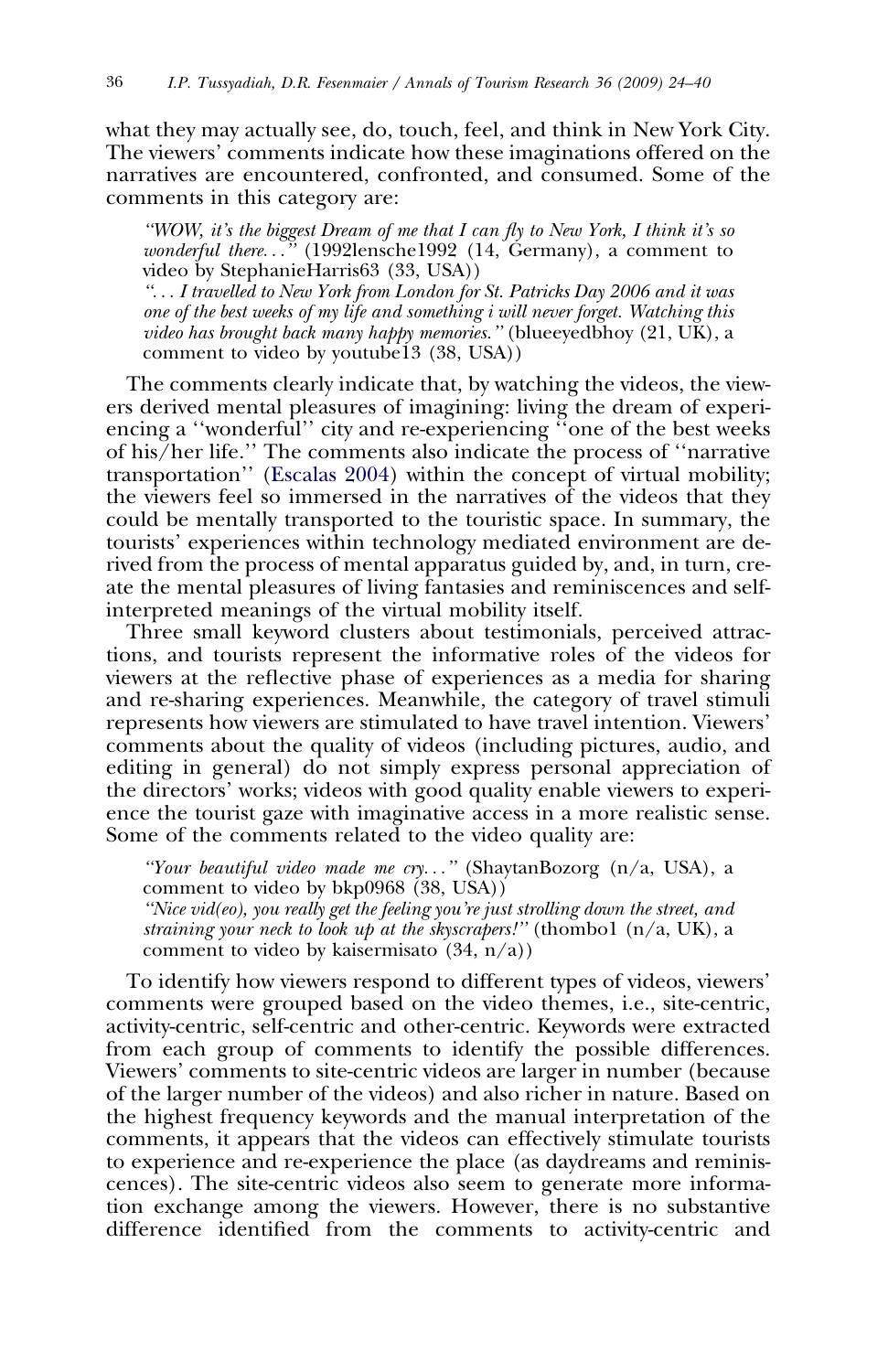other-centric videos, partly because the number of comments is relatively small. Some of the keywords on the other-centric videos are site specific, discussing some particular subjects featured on the videos. On the other hand, viewers' comments to the self-centric videos are dominated with responses to the quality of the videos (good editing, good angles, good music, etc.), with a relatively small portion commenting on New York City.

# **CONCLUSION**

The videos downloaded from YouTube.com feature touristic aspects of New York City: the site-centric videos feature landscape, the activitycentric videos feature tourist activities, and the other-centric videos feature the socioscape of New York City. The results of this study clearly indicate that such videos have the potential to substantially affects touristic experiences. Based on the perceived roles of the videos for viewers, the videos appear to generate mental pleasures through imagination that bring to life people's dreams and fantasies of visiting New York City and, in turn, their imaginations of re-experiencing the past real trips to the city. The analysis of the keyword cluster categorized as ''Daydreams and Reminiscences'' specifically describes the role of videos that stimulated such fantasies. These generic travel-related videos are shown to be powerful as media of ''transportation'' within the concept of virtual mobility.

Thus, these finding confirm that videos can be a powerful tool that can be used to intensify the interest of potential travelers. Moreover, the nature of interactions between directors and viewers enables You-Tube.com (and potentially other such sites) to develop a travel community where important experiential information is being shared and exchanged. The process of information sharing can benefit tourists who are actually planning to visit the place. As videos can be regarded as a means of ''transportation'' to destinations, facilitating the sharing of such experiences through videos can be viewed as a process of opening or providing access to (realistic and imaginative) tourist experiences.

This study enhances and strengthens the current understanding of tourism experience mediation by evaluating the role of technology, specifically online communication media, as a means of exploring hedonism within tourism encounters. This contributes not only to tourism experience literature, but also to the field of information systems and communication media within the context of tourism. This study also exemplifies the crucial importance of assessing applications, implications, and impacts of online communication media to tourism by providing a new direction for future investigation of technology-assisted experience mediation in tourism. Research that includes other online media for targeting different audiences (e.g., other forms of online community websites or online 3D virtual reality) and/or other destinations will be valuable to better understand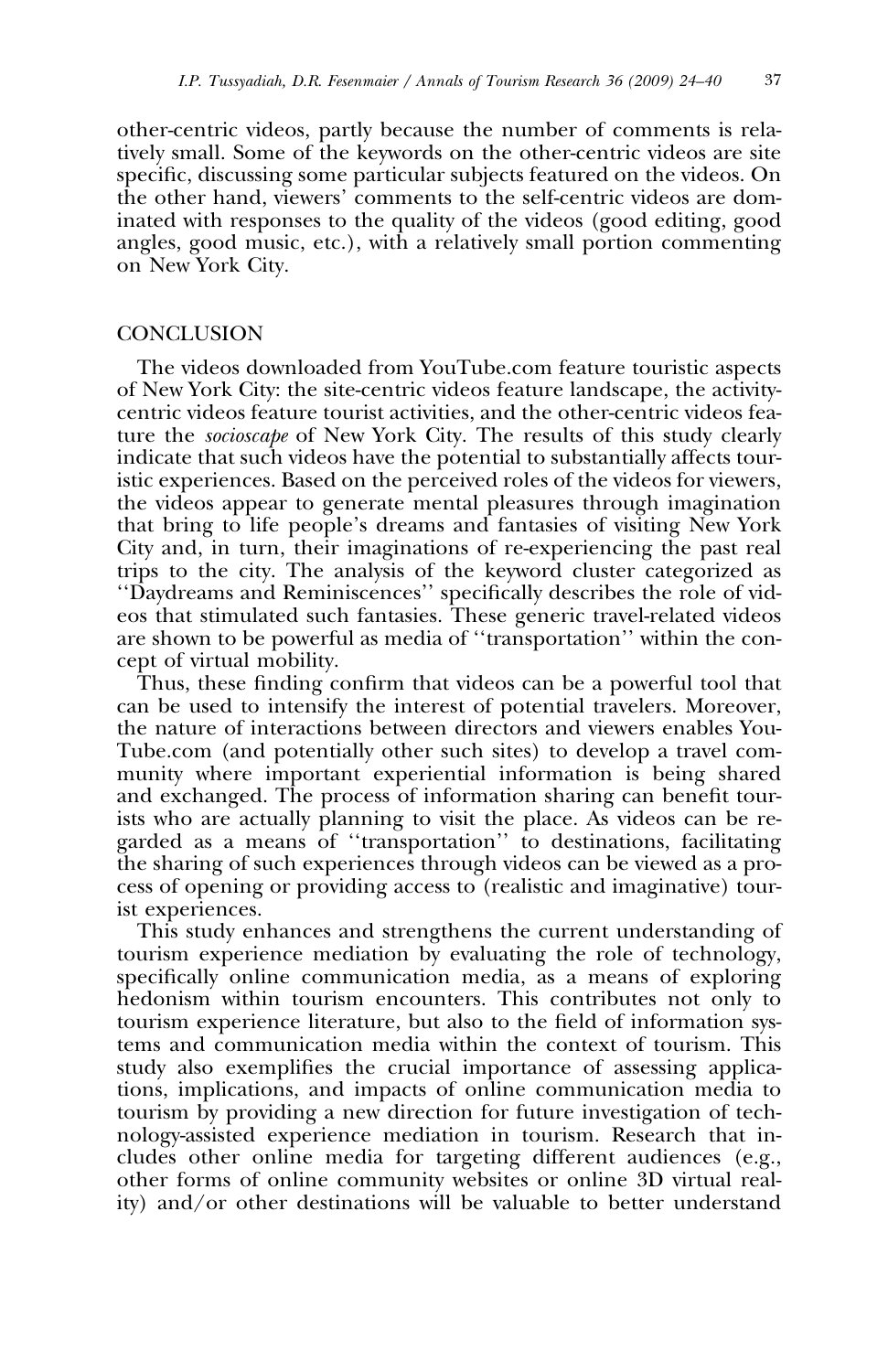<span id="page-14-0"></span>the roles of the digital media and technology in mediating tourism experiences.

#### **REFERENCES**

Ardissono, L., A. Goy, G. Petrone, M. Segnan, and P. Torasso

2003 INTRIGUE: Personalized Recommendation of Tourist Attractions for Desktop and Handset Devices. Applied Artificial Intelligence: Special Issue on Artificial Intelligence for Cultural Heritage and Digital Libraries 17(8- 9):687–714.

Beeton, S., H. Bowen, and C. A. Santos

2006 State of Knowledge: Mass Media and its Relationship to Perceptions of Quality. In Quality Tourism Experiences, G. Jennings and N. Nickerson, eds. Oxford: Elsevier Butterworth-Heinemann.

Brown, B., and M. Chalmer

2003 Tourism and Mobile Technology. In Proceedings of the Eight European Conference on Computer Supported Cooperative Work, K. Kutti and E. Karsten, eds. Kluwer Âcademic Press.<br>Campbell, C.

1987 The Romantic Ethic and the Spirit of Modern Consumerism. Oxford: Basil Blackwell.

2005 The Romantic Ethic and the Spirit of Modern Consumerism. London: WritersPrintShop.

Cary, S. 2004 The Tourist Moment. Annals of Tourism Research 31:61–77.

Cohen, E.

1972 Toward a Sociology of International Tourism. Social Research 39(1):164–182.

1979 A Phenomenology of Tourist Experiences. Sociology 13:179–201. comScore Media Metrix

2006 comScore Data Confirms Reports of 100 Million Worldwide Daily Video Streams from YouTube.com in July 2006 <[http://www.comscore.com/press/](http://www.comscore.com/press/release.asp?press=1023) [release.asp?press=1023>](http://www.comscore.com/press/release.asp?press=1023).

Crouch, D., R. Jackson and F. Thompson, eds.

2005 The Media and the Tourist Imagination: Converging Cultures. New York: Routledge.

Csikszentmihalyi, M.

1991 Flow: The Psychology of Optimal Experience. Harper Perennial.

Dimitrova, N., H.-J. Zhang, B. Shahraray, I. Sezan, T. Huang, and A. Zakhor 2002 Applications of Video-Content Analysis and Retrieval. IEEE Multimedia  $(Iuly - September): 42-55.$ 

Escalas, J.

2004 Imagine Yourself in the Product: Mental Simulation, Narrative Transportation, and Persuasion. Journal of Advertising 33(2):37–48.

Franklin, A., and M. Crang

2001 The Trouble with Tourism and Travel Theory? Tourist Studies 1(1):5–22. Graburn, N.

1989 Tourism: The Sacred Journey. In Hosts and Guests: The Anthropology of Tourism, V. Smith, ed., pp. 21–36. Philadelphia: University of Pennsylvania. Jansson, A.

2002 Spatial Phantasmagoria: The Mediatization of Tourism Experience. European Journal of Communication 17(4):429–443.

Jennings, G.

2006 Perceptions on Quality Tourism Experience: An Introduction. In Quality Tourism Experiences, G. Jennings and N. P. Nickerson, eds. Oxford: Elsevier Butterworth-Heinemann.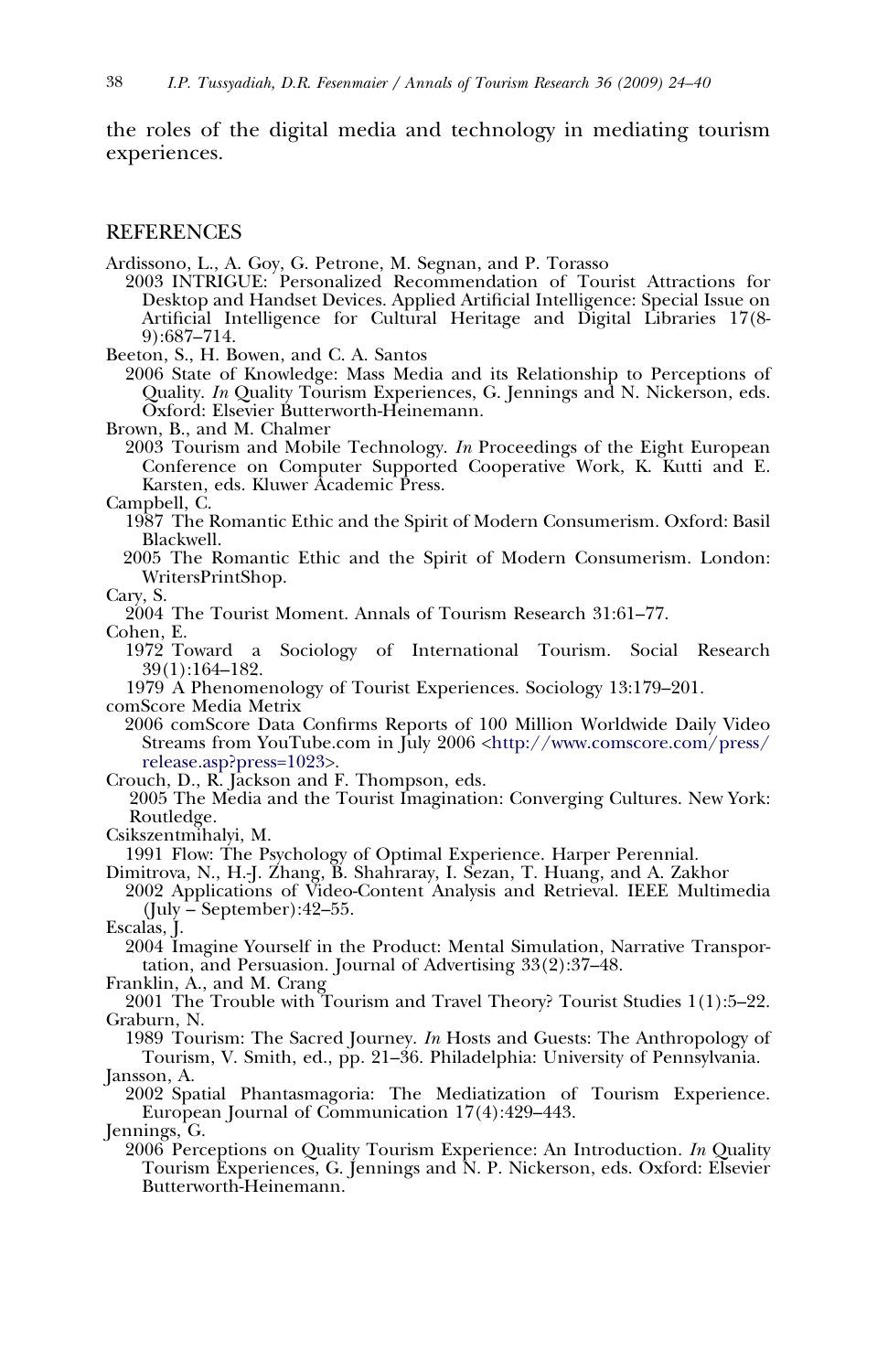<span id="page-15-0"></span>Jennings, G., and B. Weiler

2006 Mediating Meaning: Perspectives on Brokering Quality Tourism Experiences. In Quality Tourism Experiences, G. Jennings and N. Nickerson, eds. Oxford: Elsevier Butterworth-Heinemann.

Kozinets, R.

2002 The Field behind the Screen: Using Netnography for Marketing Research in Online Communities. Journal of Marketing Research 39(February):61–72. Lew, A.

1987 A Framework of Tourist Attraction Research. Annals of Tourism Research 14:553–575.

Lovelock, B.

2004 Tourist-Created Attractions: The Emergence of a Unique Form of Tourist Attraction in Southern New Zealand. Tourism Geographies 6(4):410–433.

MacCannell, D.

1973 Staged Authenticity: Arrangements of Social Space in Tourist Settings. American Sociological Review 79:589–603.

1989 The Tourist: A New Theory of the Leisure Class. New York: Schocken Books.

Maruyama, A., N. Shibata, Y. Murata, K. Yasumoto, and M. Ito

2004 P-TOUR: A Personal Navigation System for Tourism. Proceedings of 11th World Congress on ITS, Vol. 2, pp. 18–21.

Massimini, F., M. Csikszentmihalyi, and A. Delle Fave

1992 Flow and Biocultural Evolution. In Optimal Experience: Psychological Studies of Flow in Consciousness, M. Csikszentmihalyi and I. S. Csikszentmihalyi, eds. Cambridge University Press.

McCabe, S., and C. Foster

2006 The Role and Function of Narrative in Tourist Interaction. Journal of Tourism and Cultural Change 4(3):194–215.

Pearce, P.

1982 The Social Psychology of Tourist Behavior. Oxford: Pergamon.

Poslad, S., H. Laamanen, R. Malaka, A. Nick, P. Buckle, and A. Zipf

2001 CRUMPET: Creation Of User-Friendly Mobile Services Personalised For Tourism. In Proceedings of the Second International Conference on 3G Mobile Communication Technologies, 2001 pp. 28-32.

Rose, G.

2001 Visual Methodologies. London: Sage.

Strain, E.

2005 Public places—Private Journeys: Ethnography, Entertainment, and the Tourist Gaze. New Jersey: Rutgers University Press.

Smith, V., ed.

1978 Host and Guests: The Anthropology of Tourism. Oxford: Blackwell. Tuan, Y.-F.

1977 Space and Place: The Perspective of Experience. Minneapolis: University of Minnesota Press.

Uriely, N.

2005 The Tourist Experience: Conceptual Developments. Annals of Tourism Research 32:199–216.

Urry, J.

1990 The Tourist Gaze. London: SAGE Publication.

2001 Globalising the Tourist Gaze [<http://www.comp.lancs.ac.uk/sociology/](http://www.comp.lancs.ac.uk/sociology/papers/Urry-Globalising-the-Tourist-Gaze.pdf) [papers/Urry-Globalising-the-Tourist-Gaze.pdf](http://www.comp.lancs.ac.uk/sociology/papers/Urry-Globalising-the-Tourist-Gaze.pdf)> (November 12, 2006).

2007 Stories Visitors Tell about Italian Cities as Destination Icons. Tourism Management 28:162–174.

Woelfel, J., and J. Woelfel

1997 Catpac Version 2.0. Galileo Corporation.

Yang, S., S. Kim, and Y. Ro 2007 Semantic Home Photo Categorization. IEEE Transactions on Circuits and Systems for Video Technology 17(3):324–335.